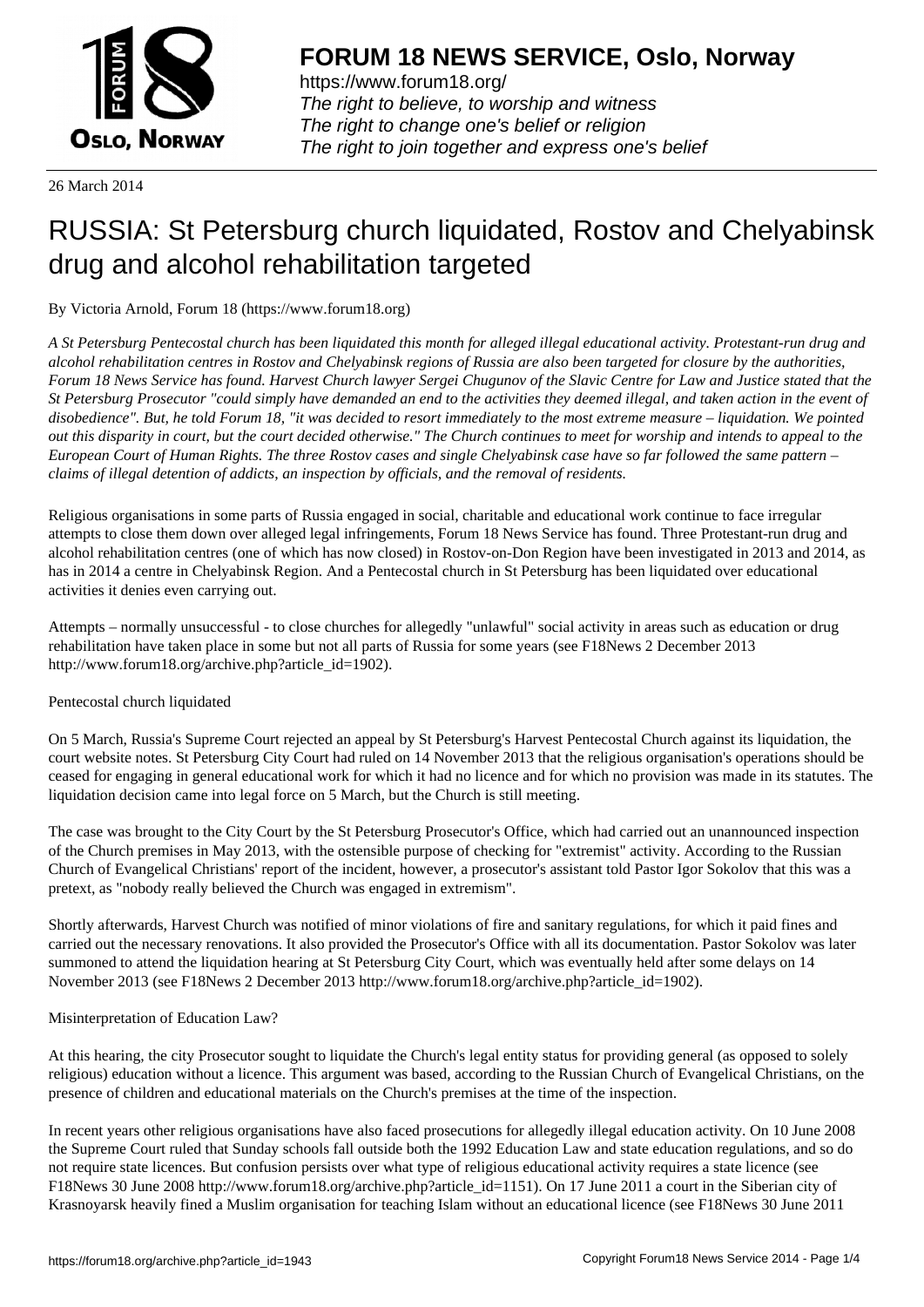St Petersburg Prosecutor's Office stated on its website on 11 March 2014 that the initial inspection had found that Harvest Church's premises were "equipped as classrooms with school desks and chairs [and] shelves with educational literature".

The St Petersburg City Court verdict, seen by Forum 18, stated that the Church was providing general (non-religious) education to pupils of School No. 17 in the city's Vasilyeostrovsky District in the form of an eksternat (external education/home schooling programme), run by two staff members (the children's pastor, Yekaterina Lipovskaya, and her assistant). As a religious organisation, the Church would not be licensed to do this.

In the Church's defence, lawyers Sergei Chugunov and Anatoli Pchelintsev of the Moscow-based Slavic Centre for Law and Justice argued that the eksternat was simply held in rooms the Church had given free of charge for the purpose, and that the Church had nothing to do with the teaching. Children's pastor Lipovskaya and her assistant maintained that their work in the eksternat was in their spare time and unrelated to their employment at the Church.

On 14 November 2013, Judge Tatyana Gunko granted the prosecutor's request for the Church to be liquidated as a legal entity.

The defence argued in the Church's appeal to the Supreme Court that the prosecution had been unable to prove that the Church was engaging in anything unlawful, and had gone by an understanding of "educational activity" which ignored the definitions given in federal law.

The defence also pointed out that the court had disregarded as "unregistered" the written agreements between the Church and Pastor Lipovskaya which showed that she organised educational activities in an individual capacity in consultation with parents, and not as an employee of the Church. Russian civil law does not require such an agreement to be registered.

This appeal, on 5 March, was unsuccessful.

#### Disproportionate punishment?

Chugunov of the Slavic Centre for Law and Justice insists that the prosecutor need not have sought such a punishment for this offence: "[They] could simply have demanded an end to the activities they deemed illegal, and taken action in the event of disobedience," he told Forum 18 on 18 March. "But apparently it was decided to resort immediately to the most extreme measure – liquidation. We pointed out this disparity in court, but the court decided otherwise."

When Forum 18 called the St Petersburg Prosecutor's Office on 18 March and asked to discuss the case, the duty Prosecutor (who did not give his name) immediately put the phone down.

What next for Harvest Church?

"Liquidation means the complete cessation of the Church's legal capacity as a juridical entity," Chugunov of the Slavic Centre for Law and Justice explained to Forum 18. "The Church as a religious organisation will cease to exist." The stripping of legal status from Harvest Church means, for example, that it has lost the capacity to own or rent property in its own right.

The Church could in future continue its activities as a religious group, Chugunov said, or it may try to re-register as a religious organisation.

Despite the 1997 Religion Law's claim to uphold the Constitution's guarantee of equality before the law for religious associations (obyedineniya), the Law divides religious associations into organisations (organizatsii) and groups (gruppy). A religious group has significantly fewer legal rights than a religious organisation (see F18News 14 April 2005 http://www.forum18.org/archive.php?article\_id=543).

Harvest Church – which continues to meet for worship - intends to appeal to the European Court of Human Rights (ECtHR) in Strasbourg. This will not, however, prevent its liquidation in the meantime.

#### Rehabilitation centre cases

Harvest Church is not alone in facing prosecution for allegedly illegal activity. Protestant-run drug and alcohol rehabilitation centres, and the churches behind them, in both Rostov-on-Don and Chelyabinsk regions are facing state investigations and attempts to close them.

First Rostov Region case leads to closure

Rostov-on-Don Region of southern European Russia has seen several recent instances of prosecutors and police seeking action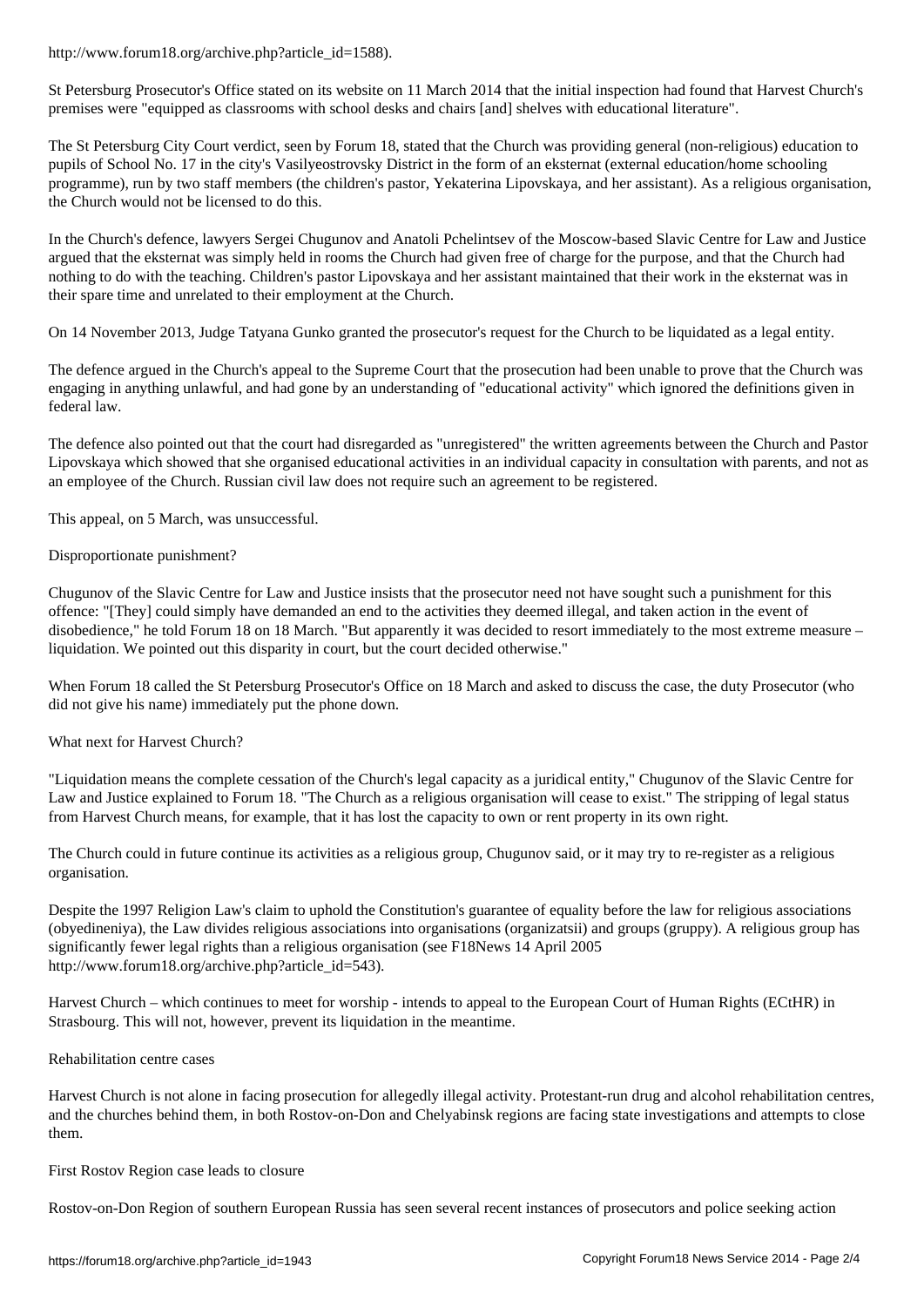Neklinovsky District Prosecutor took Exodus Pentecostal Church in Taganrog to court in 2013 over alleged violations of fire and sanitation regulations in a rehabilitation centre the Church ran. The Prosecutor sought a complete cessation of its rehabilitational work. On 21 November Prosecutors withdrew their suit after learning that the Church had ended its rehabilitation work voluntarily after being charged (see F18News 2 December 2013 http://www.forum18.org/archive.php?article\_id=1902).

## Second Rostov Region case

On 17 January 2014, police, the Migration Service, and sanitation officials inspected a Baptist-run rehabilitation centre in the village of Krasny Luch in Shakhty District on suspicion of illegal detention, forced manual labour, drug possession and illegal business activities. Against the law, officials showed no search warrant. Officials also prevented employees of the centre from recording the inspection with a video camera, Vladimir Kalinin, lawyer for the Association of Evangelical Baptist Churches of Rostov and Kalmykia, told Forum 18 from Rostov on 19 March.

The inspection team found nothing illegal, but the centre's patients were taken to the police station and questioned for five to six hours before being allowed to leave. Kalinin said that no charges had been brought and that the centre was continuing to operate normally.

Regional court rules in Church's favour – but difficulties not over

Also in Shakhty District of Rostov-on-Don Region, the Prosecutor's Office attempted to close down another Baptist-run rehabilitation centre in the village of Duvanovka. According to the court verdict, seen by Forum 18, the prosecution alleged that during an inspection on 26 and 27 March 2013, carried out to check compliance with federal law on public and charitable organisations, the centre was found to be unregistered, in breach of sanitary regulations, and lacking a licence or qualified staff to carry out medical and pharmaceutical work.

Shakhty District Court upheld the prosecutor's complaint on 4 June 2013 and ruled that the rehabilitation centre should be closed. Both centre director Aleksandr Shapovalov and the Association of Evangelical Baptist Churches of Rostov and Kalmykia appealed against this decision.

On 22 August 2013, Rostov Regional Court overturned the original ruling on the grounds that the law on state registration does not apply to religious groups (as opposed to religious organisations) and that there was no evidence to suggest medical or pharmaceutical services were being provided at the centre.

Trying to find new violations?

In summer 2013, police and Migration Service personnel had inspected the rehabilitation centre again on the instructions of the Prosecutor's Office, checking residents' registration, Baptist lawyer Kalinin complained. "Apparently, on the eve of the appeal hearing in Rostov Regional Court, the Prosecutor's Office was trying to find new violations," Kalinin noted on the Association of Evangelical Baptist Churches of Rostov and Kalmykia website on 29 August 2013.

Olga Sergiyenko, an assistant to the prosecutor at Shakhty Prosecutor's Office, refused to comment on the Duvanovka and Krasny Luch cases to Forum 18 on 17 March 2014. She stated that staff are not allowed to give out information over the telephone.

On 22 March, officials again raided the Duvanovka centre and took everyone present away to be questioned, apparently with no court order authorising this. The Russian Union of Evangelical Baptists in the Southern and North Caucasus Federal Districts, who were holding a congress in Rostov at the time, have lodged a complaint with the Regional Prosecutor's Office.

Those removed from the centre were released once the police had established their identities, but the Baptists have received no official response to the complaint, lawyer Kalinin told Forum 18 on 25 March.

Officials at Rostov Prosecutor's Office refused to discuss the incident with Forum 18 on 25 March.

Chelyabinsk rehabilitation centre under investigation

In addition to the Rostov Region incidents, officials are investigating another Protestant-run drug and alcohol rehabilitation centre in Chelyabinsk Region in the Urals, Forum 18 has learnt. The case has so far followed a similar trajectory to those in Rostov Region – claims of illegal detention of addicts, an inspection by officials and the removal of residents. Religious literature was also seized. Criminal charges might be brought.

On 28 February, officials inspected the centre, which is in the village of Smolino on the southern edge of Chelyabinsk and is run by Exodus Church in Chelyabinsk. According to a 6 March report on the website of the Interior Ministry for the Urals, the police and